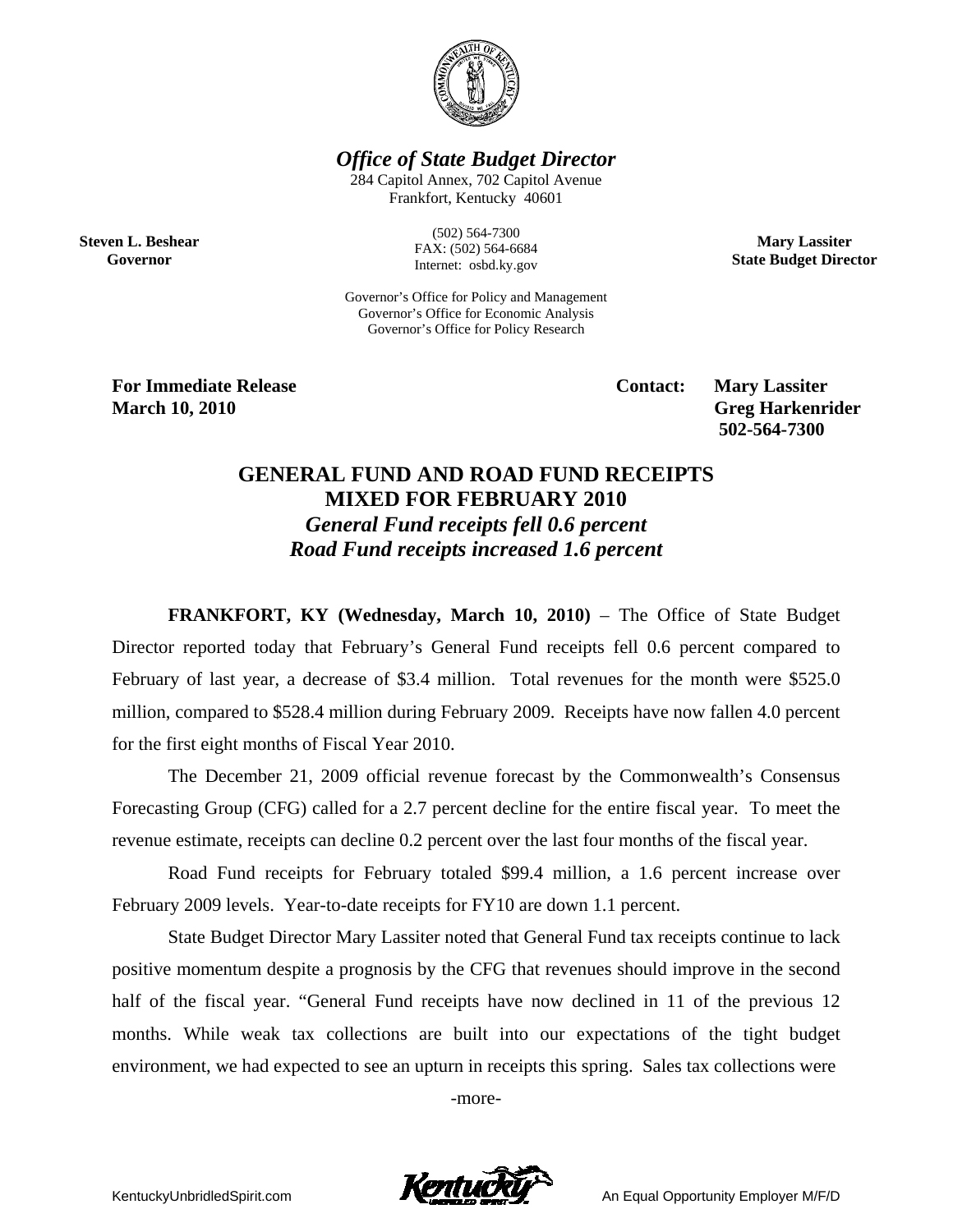particularly weak this month, falling 9.1 percent despite some hopeful signs in the data leading up to February collections. With only four months remaining this fiscal year, the margin of error on the revenue estimates continues to tighten."

Among the major accounts:

- Sales and use tax receipts decreased 9.1 percent for the month and have declined 4.6 percent year-to-date.
- Corporation income tax refunds outpaced receipts by \$8.2 million in February and have declined 37.5 percent for the year.
- Individual income tax collections fell 3.2 percent in February and have fallen 6.5 percent though the first eight months of FY10. The withholding subcomponent of individual income fell more sharply, a 6.5 percent decline for the month.
- Property tax collections increased 29.0 percent, primarily due to timing differences in the collection and remittance of tax receipts. Year-to-date totals show an increase of 2.0 percent, much more in line with the expectations of the revenue estimates.
- Cigarette tax receipts rose 65.8 percent and have now risen 72.1 percent year-to-date due to the rate increases enacted by the 2009 General Assembly.
- Coal severance tax receipts fell 11.3 percent and are down 12.5 percent through the first eight months of the fiscal year, in continuation of a projected decline in receipts attributable to underlying weakness in coal prices.

 Road Fund receipts grew 1.6 percent in February 2010 with collections of \$99.4 million. The officially revised Road Fund estimate calls for an increase in revenues of 0.6 percent for the fiscal year. Based on year-to-date tax collections, revenues must increase 3.8 percent for the remainder of FY10 to meet the estimate. Lassiter noted that Road Fund receipts continued to be dominated by the two largest accounts, motor fuels taxes and the usage tax on the purchase of new or used automobiles. "Motor fuels taxes posted robust growth of 6.5 percent, much in line with the increase in fuels taxes that the CFG had been predicting. However, the motor vehicle usage tax receipts fell 1.5 percent in February and 5.4 percent yearto-date, partly attributable to the trade-in credit approved last summer."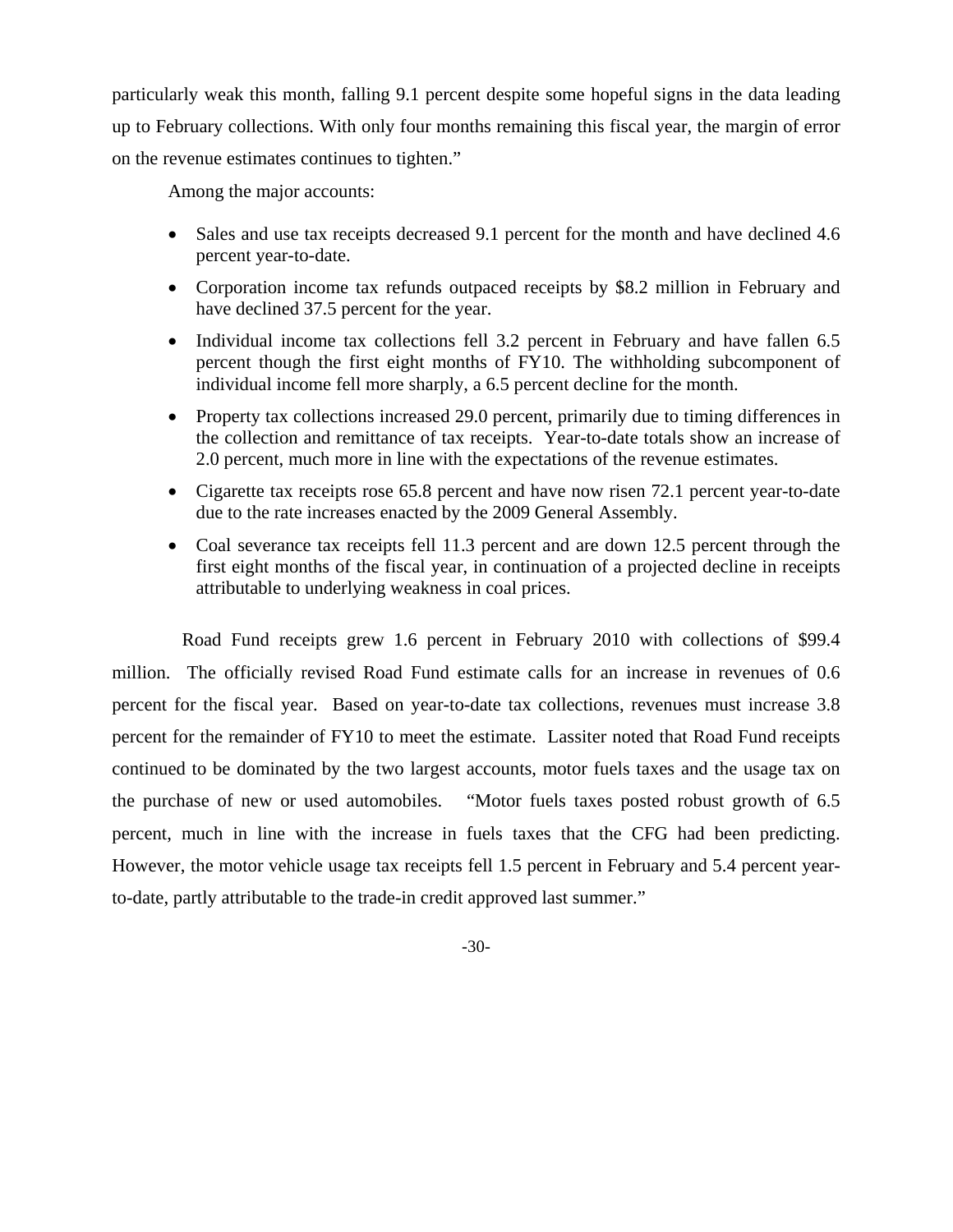## **KENTUCKY STATE GOVERNMENT REVENUE 1. GENERAL FUND REVENUE**

|                                      | <b>FEBRUARY</b> |                |                          | <b>JULY THROUGH FEBRUARY</b> |                 |                |  |
|--------------------------------------|-----------------|----------------|--------------------------|------------------------------|-----------------|----------------|--|
|                                      | 2010            | 2009           | % Change                 | FY 2010                      | FY 2009         | % Change       |  |
| <b>TOTAL GENERAL FUND</b>            | \$524,988,512   | \$528,410,155  | $-0.6%$                  | \$5,354,373,185              | \$5,579,227,624 | $-4.0%$        |  |
| <b>Tax Receipts</b>                  | \$501,296,877   | \$503,546,263  | $-0.4%$                  | \$5,149,862,498              | \$5,373,103,987 | $-4.2%$        |  |
| Sales and Gross Receipts             | \$227,829,856   | \$234,501,847  | $-2.8%$                  | \$2,228,931,754              | \$2,232,164,526 | $-0.1%$        |  |
| <b>Beer Consumption</b>              | 469,546         | 452,683        | 3.7%                     | 4,114,614                    | 4,277,191       | $-3.8%$        |  |
| Beer Wholesale                       | 3,159,759       | 3,335,086      | $-5.3%$                  | 34.711.297                   | 34,931,632      | $-0.6%$        |  |
| Cigarette                            | 20,128,217      | 12,138,505     | 65.8%                    | 181,230,726                  | 105,288,234     | 72.1%          |  |
| <b>Distilled Spirits Case Sales</b>  | 6,036           | 6,258          | $-3.5%$                  | 73,567                       | 72,907          | 0.9%           |  |
| <b>Distilled Spirits Consumption</b> | 596,980         | 622,968        | $-4.2%$                  | 7,251,053                    | 7,183,770       | 0.9%           |  |
| <b>Distilled Spirits Wholesale</b>   | 1,450,505       | 1,541,782      | $-5.9%$                  | 18,607,930                   | 18,741,503      | $-0.7%$        |  |
| Insurance Premium                    | 18,342,168      | 16,485,943     | 11.3%                    | 58,461,534                   | 57,169,400      | 2.3%           |  |
| Pari-Mutuel                          | 92,699          | 142,361        | $-34.9%$                 | (888, 101)                   | 2,223,455       | $---$          |  |
| Race Track Admission                 | 14,938          | $\Omega$       | $\overline{\phantom{a}}$ | 152,816                      | 193,657         | $-21.1%$       |  |
| Sales and Use                        | 175,627,145     | 193,186,418    | $-9.1%$                  | 1,855,787,749                | 1,945,200,578   | $-4.6%$        |  |
| <b>Wine Consumption</b>              | 143,362         | 146,863        | $-2.4%$                  | 1,657,867                    | 1,609,513       | 3.0%           |  |
| Wine Wholesale                       | 713,461         | 719,560        | $-0.8%$                  | 8,450,852                    | 8,397,825       | 0.6%           |  |
| <b>Telecommunications Tax</b>        | 5,400,323       | 5,003,837      | 7.9%                     | 45,053,002                   | 41,017,143      | 9.8%           |  |
| <b>Other Tobacco Products</b>        | 1,667,985       | 719,583        | 131.8%                   | 14,054,044                   | 5,857,717       | 139.9%         |  |
| Floor Stock Tax                      | 16,733          | 0              | $---$                    | 212,804                      | $\mathbf 0$     | $\overline{a}$ |  |
| License and Privilege                | \$47,150,259    | \$44,194,797   | 6.7%                     | \$283,307,765                | \$306,277,440   | $-7.5%$        |  |
| Alc. Bev. License Suspension         | 56,500          | 34,900         | 61.9%                    | 313,475                      | 241,900         | 29.6%          |  |
| Coal Severance                       | 21,557,259      | 24,308,470     | $-11.3%$                 | 169,522,712                  | 193,654,676     | $-12.5%$       |  |
| <b>Corporation License</b>           | (21, 445)       | 2,585,833      | $\overline{\phantom{a}}$ | 2,222,796                    | 7,770,835       | $-71.4%$       |  |
| <b>Corporation Organization</b>      | $\Omega$        | 0              | ---                      | 134,359                      | 34,065          | 294.4%         |  |
| <b>Occupational Licenses</b>         | 10,959          | 13,110         | $-16.4%$                 | 92,651                       | 127,126         | $-27.1%$       |  |
| Oil Production                       | 432,214         | 276,662        | 56.2%                    | 4,936,817                    | 6,860,747       | $-28.0%$       |  |
| Race Track License                   | 3,850           | 0              | $---$                    | 221,850                      | 298,200         | $-25.6%$       |  |
| <b>Bank Franchise Tax</b>            | 6,313,779       | 4,293,775      | 47.0%                    | 6,182,841                    | (539, 670)      | $---$          |  |
| <b>Driver License Fees</b>           | 46,976          | 33,934         | 38.4%                    | 390,121                      | 381,472         | 2.3%           |  |
| <b>Minerals Severance</b>            | 622,549         | 541,984        | 14.9%                    | 9,264,775                    | 9,648,465       | $-4.0%$        |  |
| <b>Natural Gas Severance</b>         | 3,411,055       | 3,138,694      | 8.7%                     | 13,999,679                   | 31,460,480      | $-55.5%$       |  |
| <b>Limited Liability Entity</b>      | 14,716,564      | 8,967,435      | 64.1%                    | 76,025,688                   | 56,339,145      | 34.9%          |  |
| Income                               | \$197,038,478   | \$201,766,377  | $-2.3%$                  | \$2,144,211,656              | \$2,348,624,448 | $-8.7%$        |  |
| Corporation                          | (8,240,728)     | (10, 338, 988) | $\overline{\phantom{a}}$ | 102,768,023                  | 164,298,050     | $-37.5%$       |  |
| Individual                           | 205,279,205     | 212,105,365    | $-3.2%$                  | 2,041,443,634                | 2,184,326,398   | $-6.5%$        |  |
| Property                             | \$23,587,654    | \$18,288,684   | 29.0%                    | \$443,860,804                | \$435,353,293   | 2.0%           |  |
| Building & Loan Association          | 7,156           | 6,612          | 8.2%                     | 98,299                       | 215,978         | $-54.5%$       |  |
| General - Real                       | 8,338,086       | 9,633,616      | $-13.4%$                 | 237,646,033                  | 228,779,844     | 3.9%           |  |
| General - Tangible                   | 10,465,040      | 8,904,359      | 17.5%                    | 140,179,316                  | 154,835,141     | $-9.5%$        |  |
| <b>Omitted &amp; Delinquent</b>      | 2,612,353       | (993, 876)     | $---$                    | 18,312,031                   | 12,308,279      | 48.8%          |  |
| <b>Public Service</b>                | 1,966,878       | 506,315        | 288.5%                   | 46,716,700                   | 38,340,774      | 21.8%          |  |
| Other                                | 198,141         | 231,658        | $-14.5%$                 | 908,424                      | 873,277         | 4.0%           |  |
| Inheritance                          | \$2,663,935     | \$1,787,211    | 49.1%                    | \$26,406,770                 | \$26,042,372    | 1.4%           |  |
| Miscellaneous                        | \$3,026,694     | \$3.007.347    | 0.6%                     | \$23,143,749                 | \$24,641,908    | $-6.1%$        |  |
| <b>Legal Process</b>                 | 1,725,964       | 1,854,422      | -6.9%                    | 14,692,257                   | 15,743,164      | $-6.7\%$       |  |
| T. V. A. In Lieu Payments            | 1,200,142       | 1,139,910      | 5.3%                     | 8,334,380                    | 8,872,951       | $-6.1%$        |  |
| Other                                | 100,588         | 13,015         | 672.9%                   | 117,111                      | 25,792          | 354.1%         |  |
| <b>Nontax Receipts</b>               | \$22,960,820    | \$24,246,576   | $-5.3%$                  | \$202,167,662                | \$204,204,811   | $-1.0%$        |  |
| <b>Departmental Fees</b>             | 2,630,675       | 3,200,580      | $-17.8%$                 | 17,028,535                   | 19,600,065      | $-13.1%$       |  |
| <b>PSC Assessment Fee</b>            | 5,496           | 4,734          | 16.1%                    | 8,331,188                    | 9,368,357       | $-11.1%$       |  |
| Fines & Forfeitures                  | 2,017,270       | 2,569,451      | $-21.5%$                 | 19,588,849                   | 18,828,031      | 4.0%           |  |
| Interest on Investments              | 61,962          | 79,258         | $-21.8%$                 | 555,389                      | 2,264,641       | $-75.5%$       |  |
| Lottery                              | 17,500,000      | 17,000,000     | 2.9%                     | 127,000,000                  | 124,500,000     | 2.0%           |  |
| Sale of NO <sub>x</sub> Credits      | 0               | 0              | $\sim$ $\sim$            | 601,430                      | 0               | $\sim$ $\sim$  |  |
| Miscellaneous                        | 745,417         | 1,392,553      | $-46.5%$                 | 29,062,272                   | 29,643,717      | $-2.0%$        |  |
| <b>Redeposit of State Funds</b>      | \$730,814       | \$617,316      | 18.4%                    | \$2,343,024                  | \$1,918,826     | 22.1%          |  |